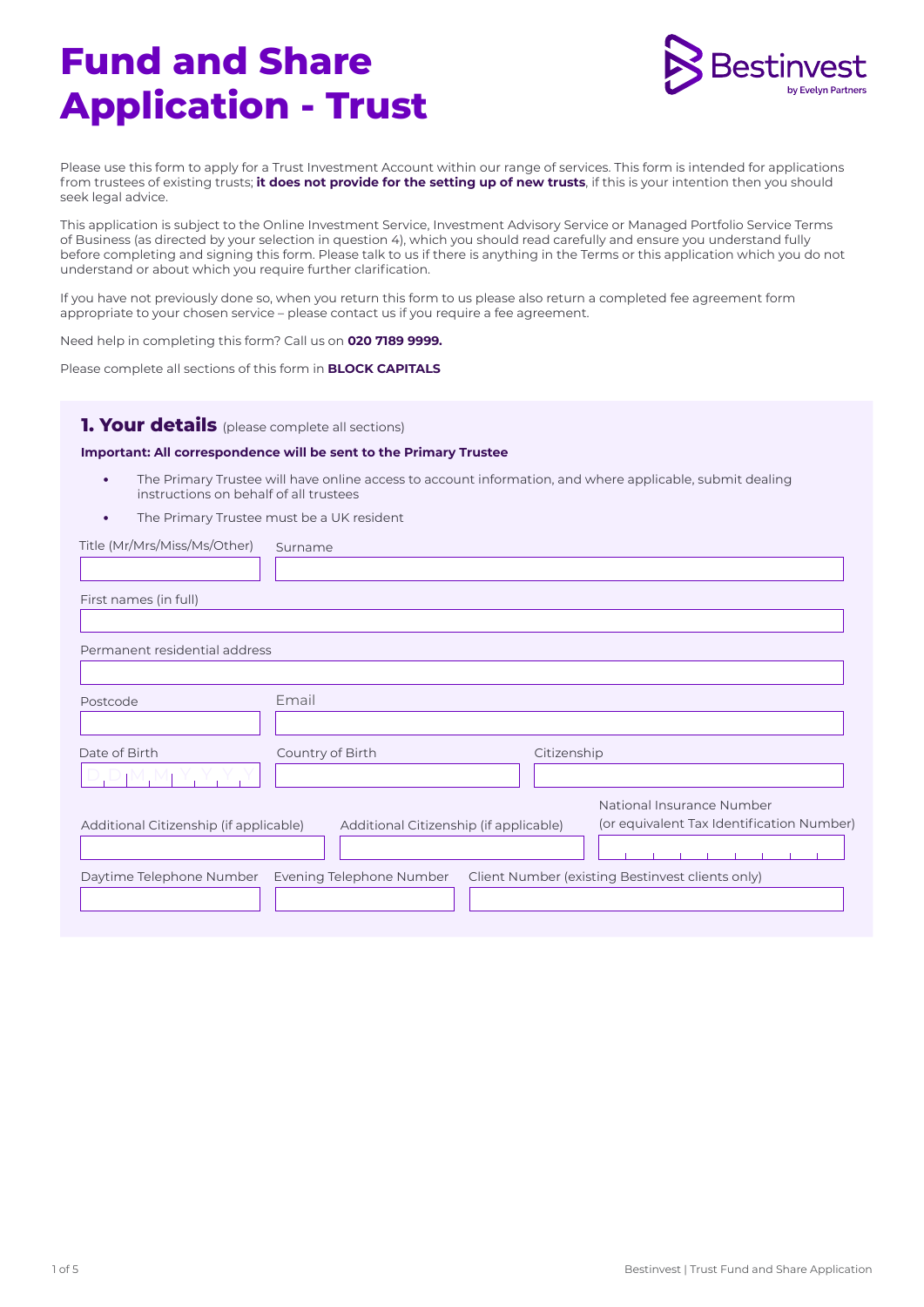# **Fund and Share Application - Trust**



## **2. Other trustees**

| Title (Mr/Mrs/Miss/Ms/Other)           | Surname                                                                                                                                                                                                                              |                                           |
|----------------------------------------|--------------------------------------------------------------------------------------------------------------------------------------------------------------------------------------------------------------------------------------|-------------------------------------------|
|                                        |                                                                                                                                                                                                                                      |                                           |
| First names (in full)                  |                                                                                                                                                                                                                                      |                                           |
|                                        |                                                                                                                                                                                                                                      |                                           |
| Permanent residential address          |                                                                                                                                                                                                                                      |                                           |
|                                        |                                                                                                                                                                                                                                      |                                           |
| Postcode                               | Email                                                                                                                                                                                                                                |                                           |
|                                        |                                                                                                                                                                                                                                      |                                           |
| Date of Birth                          | Citizenship<br>Country of Birth                                                                                                                                                                                                      |                                           |
| and the property of the                |                                                                                                                                                                                                                                      |                                           |
| Additional Citizenship (if applicable) | National Insurance Number<br>Additional Citizenship (if applicable)<br>the contract of the contract of                                                                                                                               | (or equivalent Tax Identification Number) |
|                                        |                                                                                                                                                                                                                                      |                                           |
| Title (Mr/Mrs/Miss/Ms/Other)           | Surname                                                                                                                                                                                                                              |                                           |
|                                        |                                                                                                                                                                                                                                      |                                           |
| First names (in full)                  |                                                                                                                                                                                                                                      |                                           |
|                                        |                                                                                                                                                                                                                                      |                                           |
| Permanent residential address          |                                                                                                                                                                                                                                      |                                           |
|                                        |                                                                                                                                                                                                                                      |                                           |
| Postcode                               | Email                                                                                                                                                                                                                                |                                           |
|                                        |                                                                                                                                                                                                                                      |                                           |
| Date of Birth                          | Citizenship<br>Country of Birth                                                                                                                                                                                                      |                                           |
|                                        |                                                                                                                                                                                                                                      |                                           |
|                                        | National Insurance Number                                                                                                                                                                                                            |                                           |
| Additional Citizenship (if applicable) | Additional Citizenship (if applicable)                                                                                                                                                                                               | (or equivalent Tax Identification Number) |
|                                        | <u> The Contract Contract Contract Contract Contract Contract Contract Contract Contract Contract Contract Contract Contract Contract Contract Contract Contract Contract Contract Contract Contract Contract Contract Contract </u> | $\mathbf{I}$                              |
| Title (Mr/Mrs/Miss/Ms/Other)           | Surname                                                                                                                                                                                                                              |                                           |
|                                        |                                                                                                                                                                                                                                      |                                           |
| First names (in full)                  |                                                                                                                                                                                                                                      |                                           |
|                                        |                                                                                                                                                                                                                                      |                                           |
| Permanent residential address          |                                                                                                                                                                                                                                      |                                           |
|                                        |                                                                                                                                                                                                                                      |                                           |
| Postcode                               | Email                                                                                                                                                                                                                                |                                           |
|                                        |                                                                                                                                                                                                                                      |                                           |
| Date of Birth                          | Citizenship<br>Country of Birth                                                                                                                                                                                                      |                                           |
|                                        |                                                                                                                                                                                                                                      |                                           |
|                                        | National Insurance Number                                                                                                                                                                                                            |                                           |
| Additional Citizenship (if applicable) | Additional Citizenship (if applicable)                                                                                                                                                                                               | (or equivalent Tax Identification Number) |
|                                        |                                                                                                                                                                                                                                      |                                           |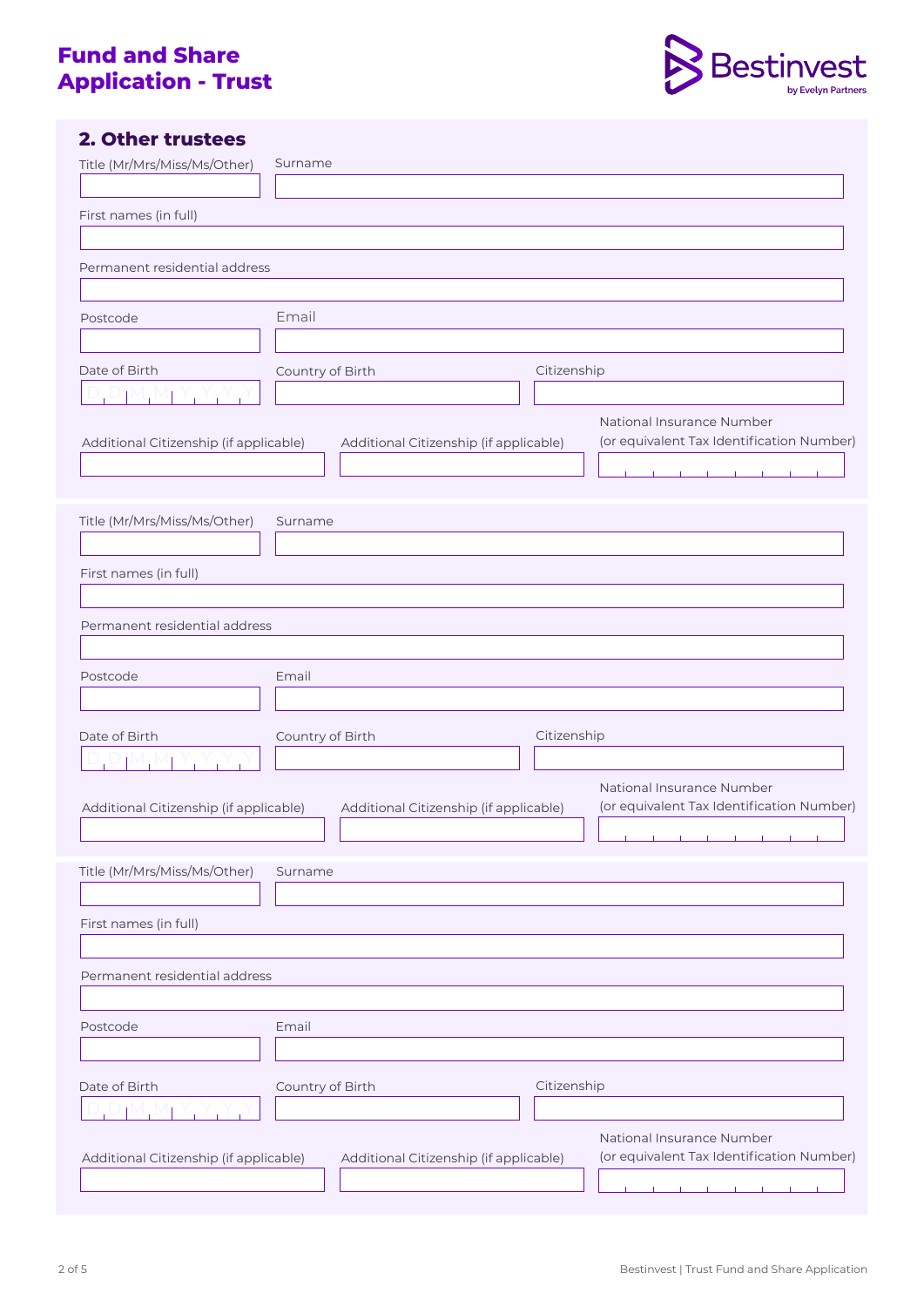

## **3. Trust details**

**Please enclose the original or a certified copy of the relevant deed/will to support this application.** 

Should there be any discrepancies between the details on this form and those in the deed/will, we may need to contact you for further clarification before proceeding any documents required for this purpose.

| Name of Trust                                                                                                                                        |  |  |  |
|------------------------------------------------------------------------------------------------------------------------------------------------------|--|--|--|
| Nature of trust<br>Bare/Absolute<br>Discretionary<br>Loan<br>Other (Please specify)                                                                  |  |  |  |
| Date of settlement<br>Type of settlement<br>Country of incorporation<br>Will<br>Lifetime                                                             |  |  |  |
| Names of Beneficiaries (if applicable)<br>First Name(s) (in full)<br>Date of Birth<br>1.<br>2.<br>3.<br>4.<br>Protector (if applicable)<br>Full name |  |  |  |
| Permanent residential address                                                                                                                        |  |  |  |
| Postcode<br>Email                                                                                                                                    |  |  |  |
| Solicitor Firm (if applicable)<br>Name of Firm<br>Named Contact                                                                                      |  |  |  |
| <b>Contact Address</b>                                                                                                                               |  |  |  |
| Contact Telephone Number<br>Law Society Reference Number                                                                                             |  |  |  |

## **4. Investment details**

(execution only)

**Service to be used:**  Online Investment Service We, the undersigned trustees, would like to subscribe an initial payment of  $\epsilon$  into an Investment Account, and enclose a cheque, drawn from the trustee bank account of the trust detailed in Section 3, for the full amount and payable to SEI - Evelyn Partners Investment Management Services Limited. We, the undersigned trustees, would like to transfer existing assets, already held by the trust detailed in Section 3, into an Investment Account, and enclose a Fund and Share Letter of Authority for each asset being transferred. Managed Portfolio Service Investment Advisory Service (IAS)

(MPS)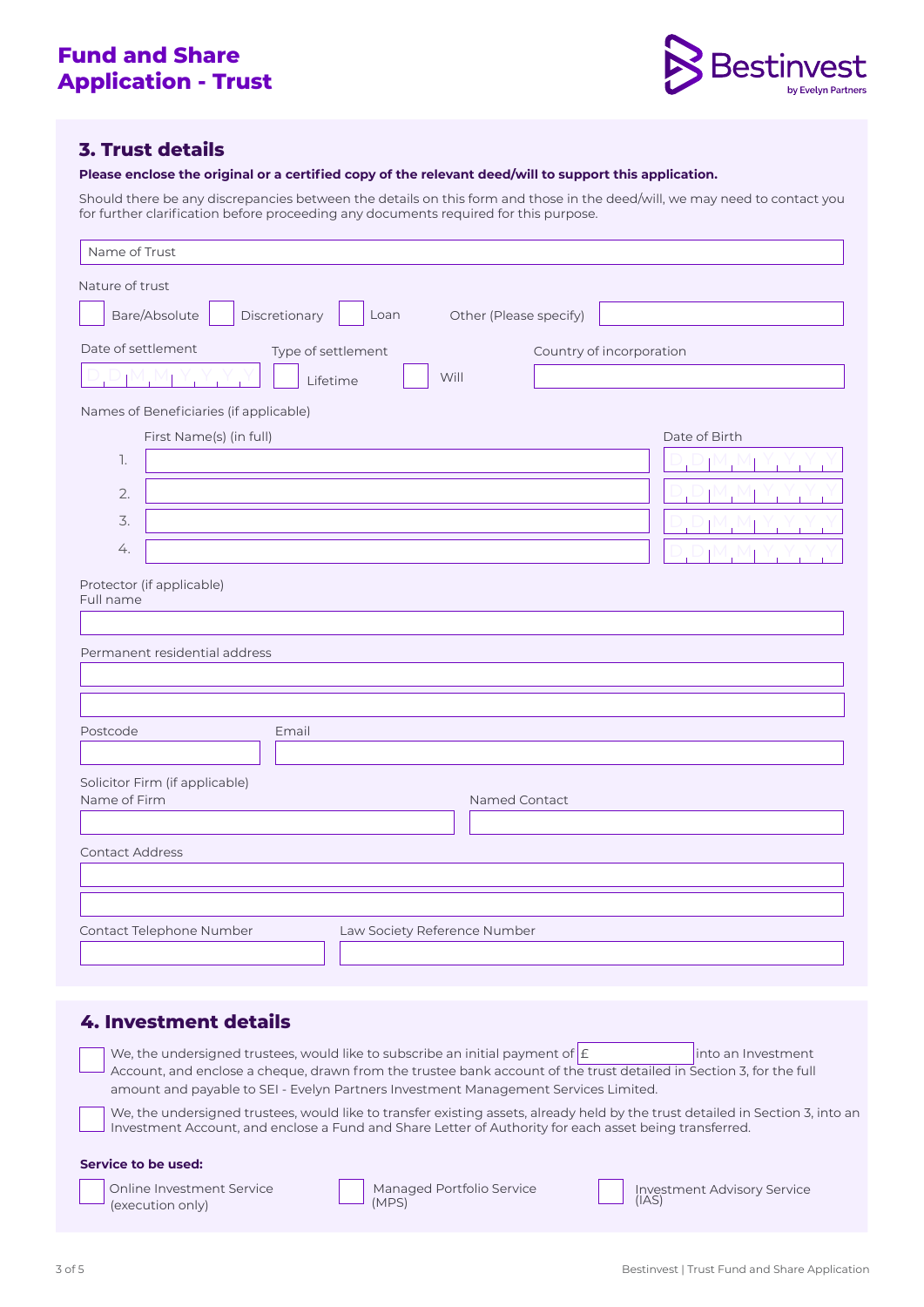# **Fund and Share Application - Trust**



#### **5. Your documentation**

charge)

As a Bestinvest client you have a choice about how you receive your contract notes and statements. Please indicate your choice by ticking one of the following options.

| <b>Online only</b> |
|--------------------|
| free of char       |

Online and by post (a charge of £37.50 plus VAT per quarter will be made, which covers all Bestinvest accounts held by the Trust. This charge is separate and additional to any similar charges paid by any of the Trustees in relation to their own personal accounts)

## **6. Your income**

If you are transferring income units please select one of the following two options. If you do not indicate which option you wish to use then we will select the 'Cash on account' option as default.

| Reinvest        |  |
|-----------------|--|
| or              |  |
| Cash on account |  |

Any income will be used to purchase further units in this fund (please note that this option is not available for all funds)

|  | Any income will be held as cash in the relevant |
|--|-------------------------------------------------|
|  | $\Box$ account                                  |

# **7. Marketing communications**

We would like to contact you about investment guides, news, events and other ways we can help you. We usually do this by email, but may occasionally send you information through the post or by phone.

These communications are **OPTIONAL** and separate to any service based messages required under regulations relating to products or services that you may hold.

Please tick the box if you would like to stay informed by email

Please tick the box if you would also be happy to receive marketing communications by:

| Post      |  |
|-----------|--|
| Telephone |  |

You can unsubscribe using the links in the messages that we send or choose what you receive from us at any time. Full details of how we use and secure your personal information is documented in our privacy notice <www.bestinvest.co.uk/help/privacy-notice;> if you have any questions about how we handle your personal information, you can email us at dataprotection@evelyn.com

## **8. Bank details**

| Name(s) of account holder(s)                          |  |  |
|-------------------------------------------------------|--|--|
|                                                       |  |  |
| Bank/building society account number Branch sort code |  |  |
|                                                       |  |  |
| Address                                               |  |  |
| Postcode                                              |  |  |

## **9. Declaration & signature**

**We, the undersigned Trustees of the Trust detailed in Section 3, declare that:** 

- **•** The information given in this application is, to the best of our knowledge, correct and we will inform Evelyn Partners Investment Management Services Limited ("Bestinvest") immediately of any changes to these details
- **•** We confirm that we have received the Bestinvest Terms of Business applicable to the service selected in section 4; we also confirm that we have been given the opportunity to read the Terms and the Key Facts, and that we have had any questions arising answered satisfactorily. We declare that this form has been completed to the best of our knowledge
- **•** We are all 18 years of age or over